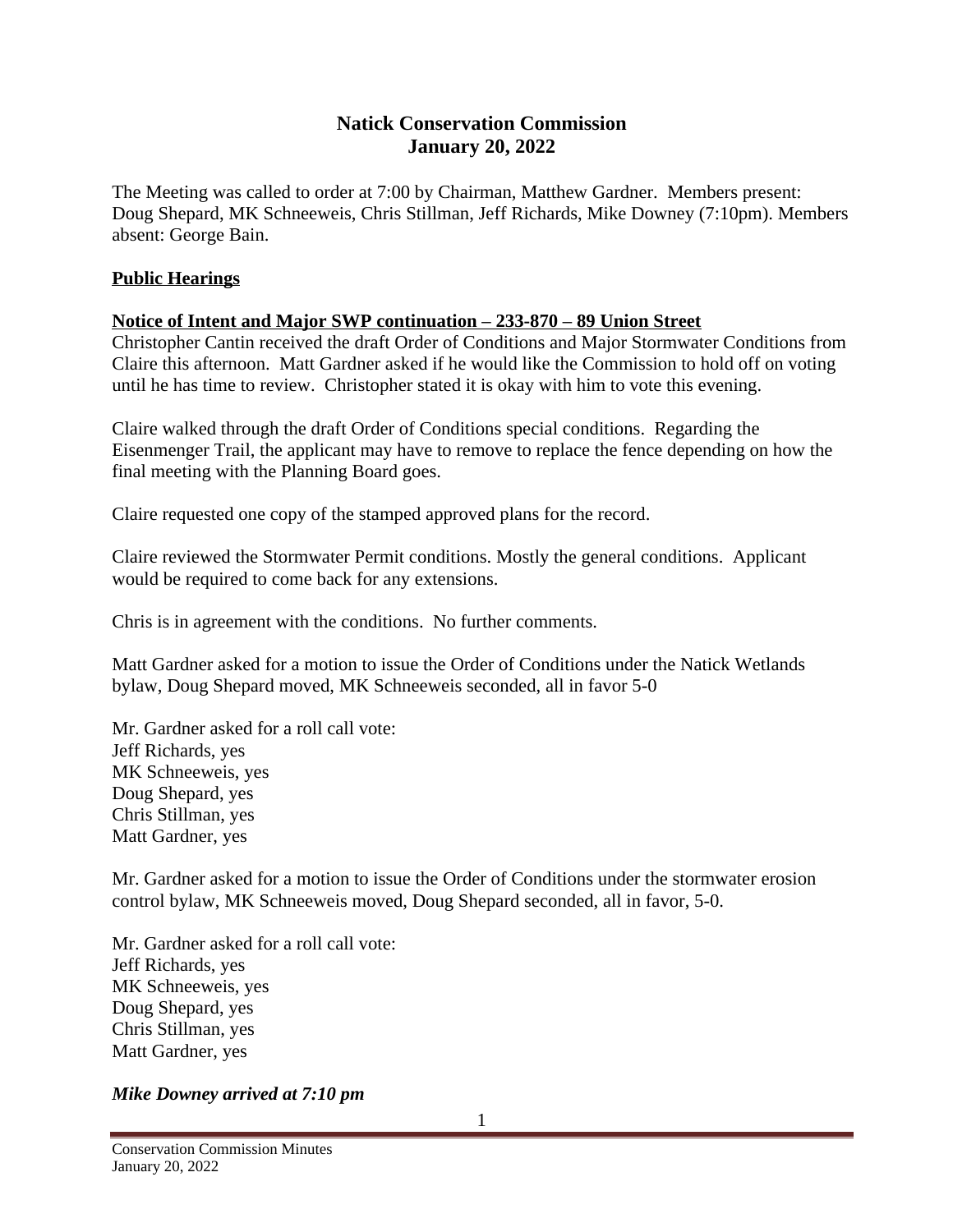### **Notice of Intent continuation – 32 Union Street**

Applicant requested continuation to February 17th

Mr. Gardner asked for a motion to continue to February 17<sup>th</sup>, Mike Downey moved, Jeff Richards seconded, all in favor 6-0.

Mr. Gardner asked for a roll call vote: Mike Downey, yes Jeff Richards, yes MK Schneeweis, yes Chris Stillman, yes Doug Shepard, yes Matt Gardner, yes

### **Order of Conditions Extension – 1 Manor Ave. – DEP #233-814**

Mr. Gardner asked for a motion to extend the Order of Conditions to January 20, 2024, MK Schneeweis moved, Jeff Richards seconded, all in favor 6-0.

Mr. Gardner asked for a roll call vote: Jeff Richards, yes MK Schneeweis, yes Doug Shepard, yes Chris Stillman, yes Mike Downey, yes Matt Gardner, yes

#### **Major Stormwater Permit – Windy Lo Violation and Enforcement – 305, 309, 311 Eliot Street**

Claire Rundelli gave update on the project. Applicant completed soil testing, but materials associated with that were recently submitted and have not been reviewed. Testing was witnessed by the Board of Health. Claire visited the site on Tuesday. 318 Eliot Street is concerned with vernal pool. There is an open Enforcement Order for drainage on site. Ben Stevens did submit report as required.

The construction on lot 4 has begun. A building permit was issued, but not the Stormwater Permit from Conservation Commission. Claire discussed with Ben, who was not happy with enforcement order and cease and desist order which required work stop, and erosion controls be reinstalled along the perimeters and around stockpiles. Ben claimed that the existing Land Disturbance Permit gives him approval to start on the house, but Claire noted that the project plans have changed and an amendment would have needed for that to be valid. Ben is allowed to work on the inside of structure, as there is no land disturbance associated with that work. The erosion control needs to be in place by Friday, January 28<sup>th</sup>. Matt agreed work can continue inside the house.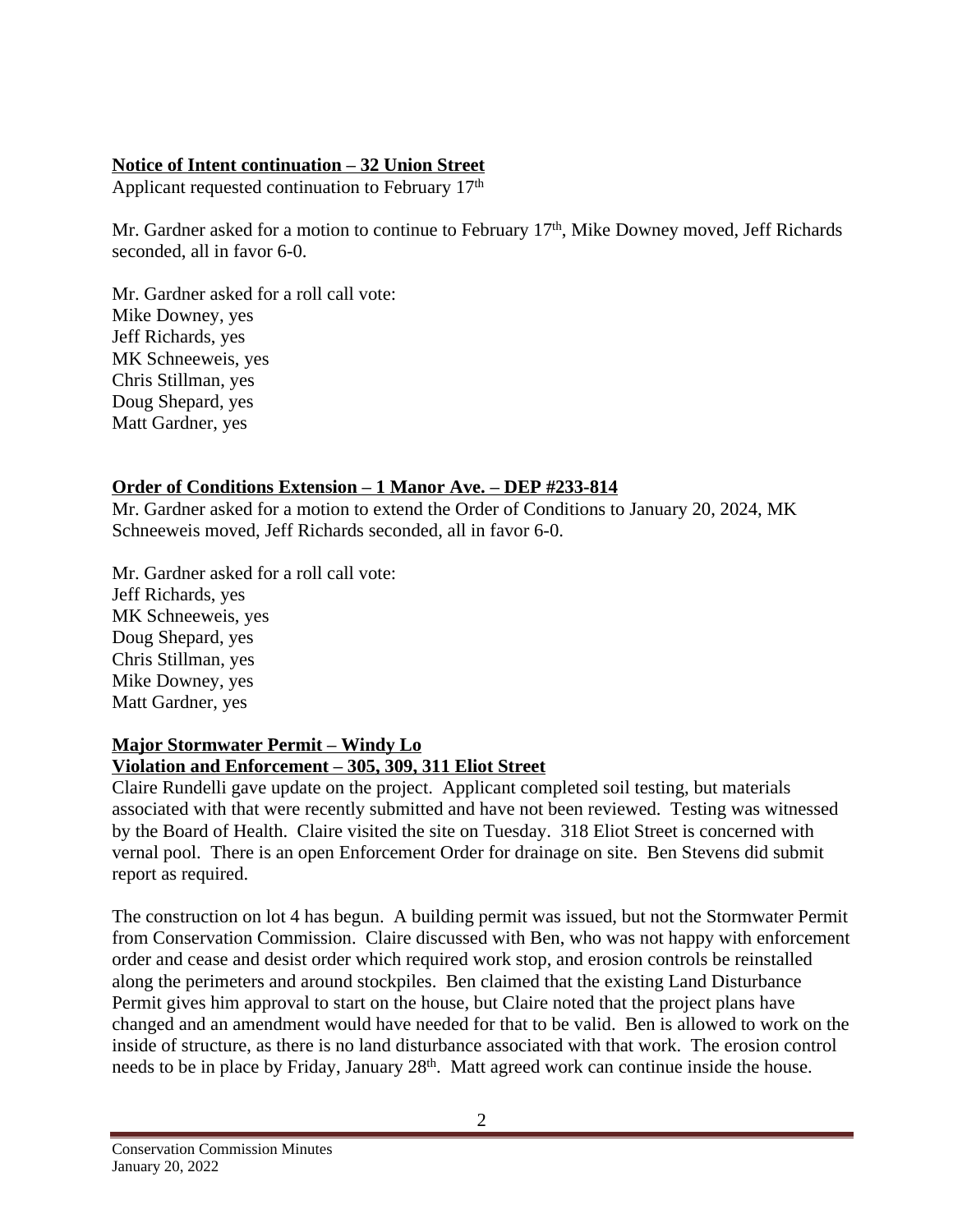Claire will drive by in the morning to check the site. She does not feel comfortable issuing permit presently. Matt reviewed Claire's observations from recent site visits.

- 1. Sediment laden water travelling toward vernal pool area from the site.
- 2. Claire reviewed overflow pipe and standard pipe.

Water has bypassed the detention basin and pooled in berm. Matt Gardner asked so system did not work and sediment-laden water went toward vernal pool? He stated this is another instance where the stormwater leaving the site in an uncontrolled manner. We keep coming back to this point because things are not working as designed. We need to take some steps, again, to make remedies. He acknowledged that all parties are aggravated.

Claire reviewed the Enforcement Orders conditions.

- 1. Erosion control is around Lot 4 house.
- 2. Condition 5 Claire would like to discuss in detail
- 3. Claire discussed with DEP agent who agreed as well.
- 4. Ben and DPW will work together.
- 5. #6 Claire wants to ensure town system is working properly.

Matt stated all non-erosion control related activities shall cease until further notice. There is nothing else in our jurisdiction can happen, until this is met.

Any non-compliance with any of these conditions will result in existing Land Disturbance permit be revoked.

Matt suggests we speak to Town Counsel about the existing performance bond on site. We need this buttoned up. Ben stated that this instance was a mistake. The water leaving the site and pooling on the road pooling was a result of multiple layers of wood chip berms that froze. The water that was freezing on the road was not silty.

Matt Gardner stated this cannot happen again. We have to manage this constant issue of water leaving the site.

Ben feels his basin is doing what it is supposed to do. This only happened because of the warm to cold situation. It is not silt laden water leaving the site. Earlier on, yes, but there is now no evidence of silt. He showed his samples of water. He can only control his site, and he feels that the dirty water came off the driveway at 318 Eliot Street.

Matt stated the site continues to have issues with stormwater running off in an uncontrolled manner. He only interest is that the water is controlled on site. It's a complicated project, crazy weather, but the owner is responsible. We have to zero in and make sure it cannot happen again. It is not out of the realm of possibility the water flows onto the road, freezes and someone driving along skids into a tree. This is all we are going to focus on until it is fixed.

Mike Downey stated due of length of project, a couple key things are on or off target. The original design did not have the proper erosion control and now the same with this house. Why wasn't the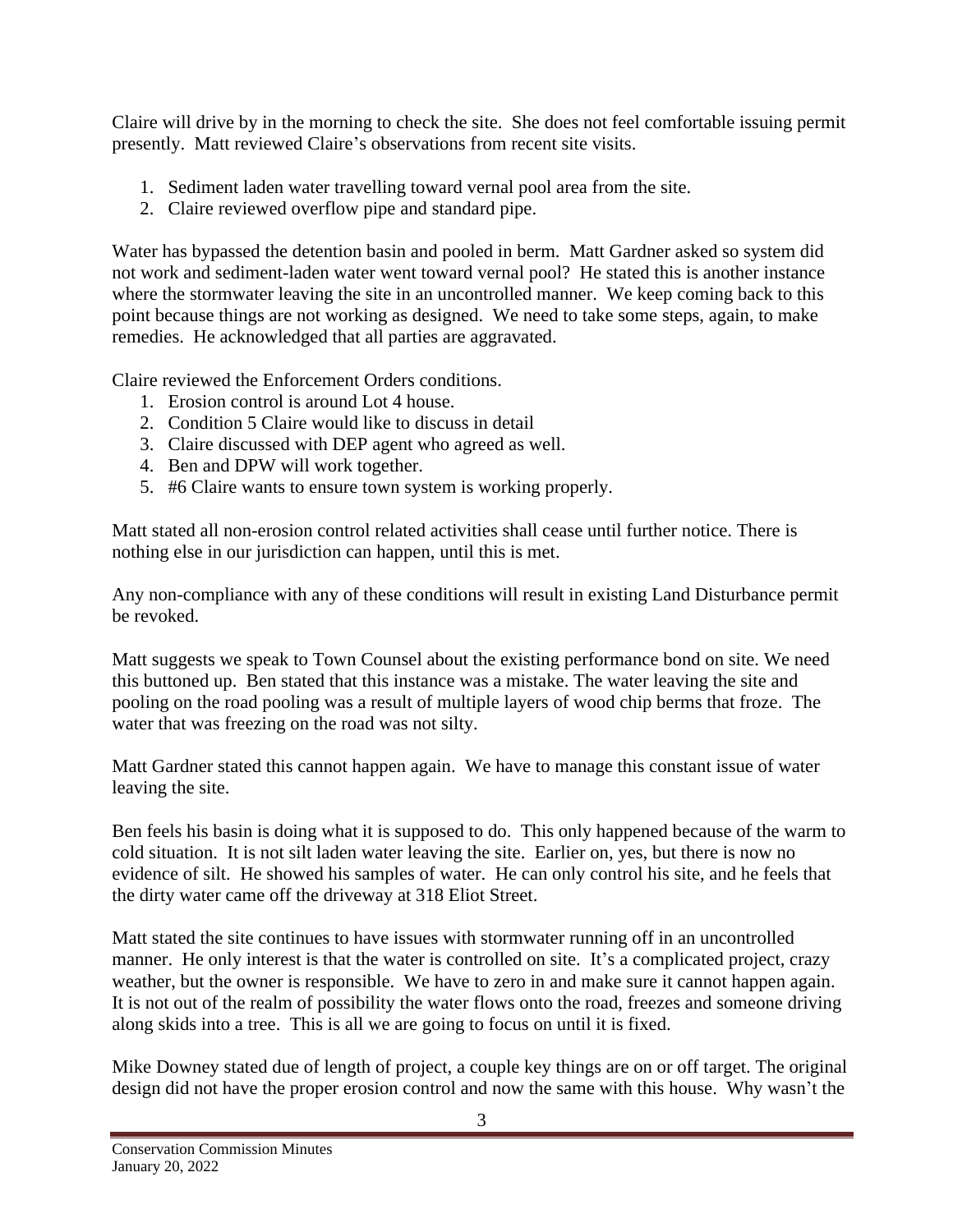berm included in the temporary erosion control plan completed as part of the sequence with the construction of the house? The other issue is the lack of reporting to the Commission. Claire stated storms have occurred and Ben has submitted reports with photos.

Mike Downey brought up the vernal pool with potential breeding habitat. When do we get to a point to retaking? Whatever impact in that habitat 8-9 months ago, someone has to weigh in if there is a taking and who is responsible. We have not issued fines or shut down the project. This has been going on for a while, maybe two years. Every time something happens, we miss the context. We are always focused on the immediate problem. There will always be weather fluctuations, and he does not feel this is an excuse.

Matt Gardner would suggest the we take the time to solve this issue in the long term. We try to work with people, but we have to draw a line. The public safety is a new component that needs to be addressed. For now, all other permits are put on an immediate pause. Until we get this fixed, the Commission is not interested in taking up any other issues.

Claire continued to edit the actions as the Commission discusses. Matt would like to defer to the professionals on types of erosion controls.

Ben stated the basins were rebuilt in August. He does not have stockpiles on site and will be happy to walk the site with Claire. He is frustrated because this has nothing to do with his property. It is not a siltation or runoff problem. Ben has no issues with Oxbow submitting monthly reports. It is a relatively stable site, and we know the flow patterns and where the water is channeling. We could install more erosion control, but that is not the issue at hand. We rebuilt the basin and it is doing what it is supposed to do. Ben will be happy to bring in any other professional the Commission wants. There is currently a \$75,000 bond on the site.

Ben feels there is now a different mentality from Tow staff. Before Claire arrived, Jim White said to take pictures. There is a little disconnect, there is not a requirement for a Stormwater Permit before getting a building permit. Claire feels there is a lot of missteps, and noted that the bylaw clearly states that no land disturbing activities can occur until a Stormwater Permit is issued if one is needed.

Matt Gardner stated no municipality is perfect and there are often turnovers, and Ben's job is to comply with the law. We have tried to be accommodating and collaborative. We get it, it's a complicated site, but we are upping the ante. Stormwater regulations are not being complied.

Mike Downey feels Ben makes a great point. Municipality inspecting is difficult and turnover makes it harder, but we can at least meet at a place where we can make positive inroads. Again, a detail sequencing and inspected by a third party, so the full burden does not fall on our departments. We need to impose a step-by-step process.

Mike feels this will speak to the longer picture of this project. Mike asked what if the next step is a third party inspects the site and comes to the next meet with a report on site and mitigation. A longer term reports of plans. Would that address the issue? We are tabling to the next project as we clearly need some inspection process. Our capacity is limited to meet some inspection piece.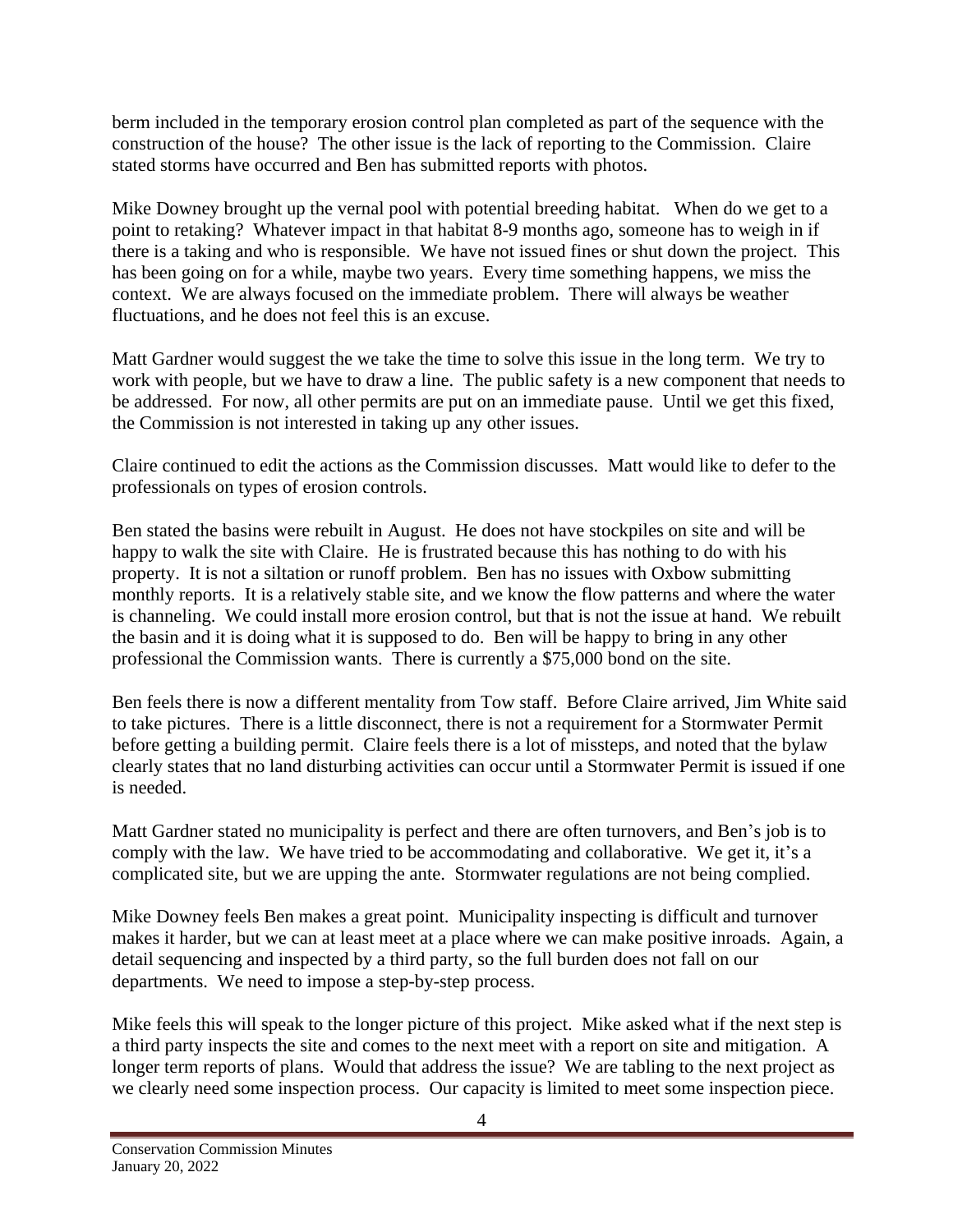Matt agreed. A person to say what is installed and on site before a storm. No failure points can reduce risks. We have done everything possible to mitigate these risks.

Chris Stillman asked if Ben went through an engineering assessment as to why it failed, or did he assume it was the woodchips failing? Ben goes to the site all the time and has advice from his engineer. He feels silt goes right through silt socks, so stump grindings seem to be better to catch the sediment. It was working. We should have thought about the warm temperatures turning cold. The chips froze and the water tried to find its way around them and that ended with the water was going where it wasn't supposed to go. Chris stated the water clarity is not an accurate representation of water quality. He asked that turbidity testing be a part of the third party monitoring.

Matt wants the short-term safety issues immediately addressed. Keep Oxbow for an additional assessment of larger impacts.

Claire read the remaining conditions and the Commission made edits.

Mike Downey wants to give identity to the vernal pool. It is a breeding habitat? Would like that to be recognized by the Town.

We have received one NOI and one MSWP for retention basin east of Windy Lo site. We need to open and continue. We will open at next meeting.

Claire will reach out to Ben for an available time for site visits. Ben asked if he can meet next with Claire and Brian Butler, his engineer from Oxbow. He does not see this as an engineering problem, but will be happy to pay for a third party.

Matt Gardner agreed and respects Brian Bulter's input. We can decide later if comfortable with Brian being the SWIPP. Claire will report back to Commission after a site visit with the group.

Mr. Gardner asked for a motion to issue the Amended Enforcement Order condition, Mike Downey moved, Chris Stillman seconded, all in favor 6-0.

Mr. Gardner asked for a roll call vote: Mike Downey, yes Chris Stillman, yes Doug Shepard, yes MK Schneeweis, yes Jeff Richards, yes Matt Gardner, yes

Mr. Gardner asked for a motion to continue to February 3rd, Doug Shepard moved, MK Schneeweis seconded, all in favor 6-0.

Mr. Gardner asked for a roll call vote: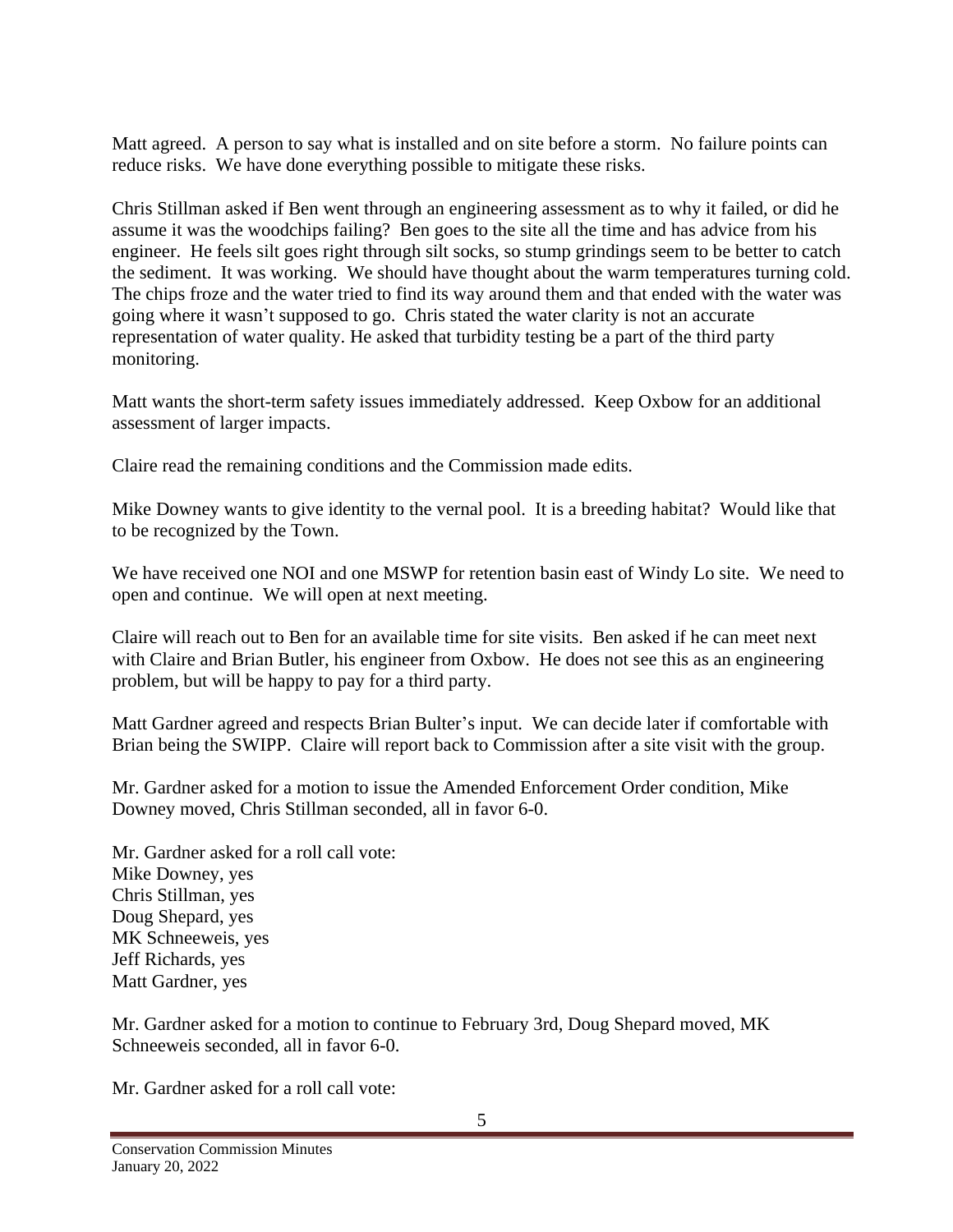Jeff Richards, yes MK Schneeweis, yes Doug Shepard, yes Chris Stillman, yes Mike Downey, yes Matt Gardner, yes

### **Cluster Project Review – 0 Pleasant Street Cluster**

The proposed project is to construct 12 duplex housing units, a total of 6 structures.

Claire received report from Desheng Wang. She went over the summary. Claire reviewed letter to Planning Board from Bill McDowell, Town Engineer, and one from an abutter. Chris D'Antonio opposed the letter and stated that Bill McDowell is not equipped to discuss wetlands. Matt stated it's Bill's opinion. Chris opposed Bill's opinion, as it's not his expertise. Matt disagreed as Bill has much experience working in conjunction with wetland permitting authorities and Matt respects the opinion of colleagues.

Chris would like Dr. Wang's letter read. Dr. Wang discussed his letter regarding the approvability of the project under the local wetlands bylaw and the WPA. The work is within the law in his professional opinion. The project is permissible under the Natick Wetland's Bylaw and the Wetlands Protection Act.

Matt stated there are varying opinions whether inclusionary or traditional subdivisions are feasible for development. The Commission is reviewing this project under the various values outlined i the cluster bylaw. Do we have the information and data to determine that the cluster is superior to either traditional subdivision type proposed?

Matt Gardner stated that he is struggling. He doesn't know if the traditional subdivision is even possible. Matt's opinion is that describing this lot as able to be subdivided into 5-6 parcels is a tough sell. His question would be if the 12-unit cluster be better than a 3-unit traditional subdivision. Matt would prefer 3 single-family houses on the lot then 12-units, but it is up to the Planning Board to make that determination.

The cluster proposal is not a given. The applicant has to convince the Commission this is the right project. It doesn't sit right with Matt. This is a seven-member board and everyone will have a vote.

Doug Shepard agreed that we are not sure if six houses could be built. We can't determine until the Planning Board makes their decision. Matt stated if the 6 were buildable, maybe would be that the cluster is the superior proposal.

MK asked for the bylaw portion what our charge is. She agrees with Doug. We can be less specific, but we have to say one of those options is superior.

Matt feels the list of values Claire provided was helpful. Would the cluster, as proposed, be better than the base case? Would it preserve open space more than a 3- or 6-house development? Would this be better than two base cases. Claire showed the cluster and 6-unit inclusionary plans.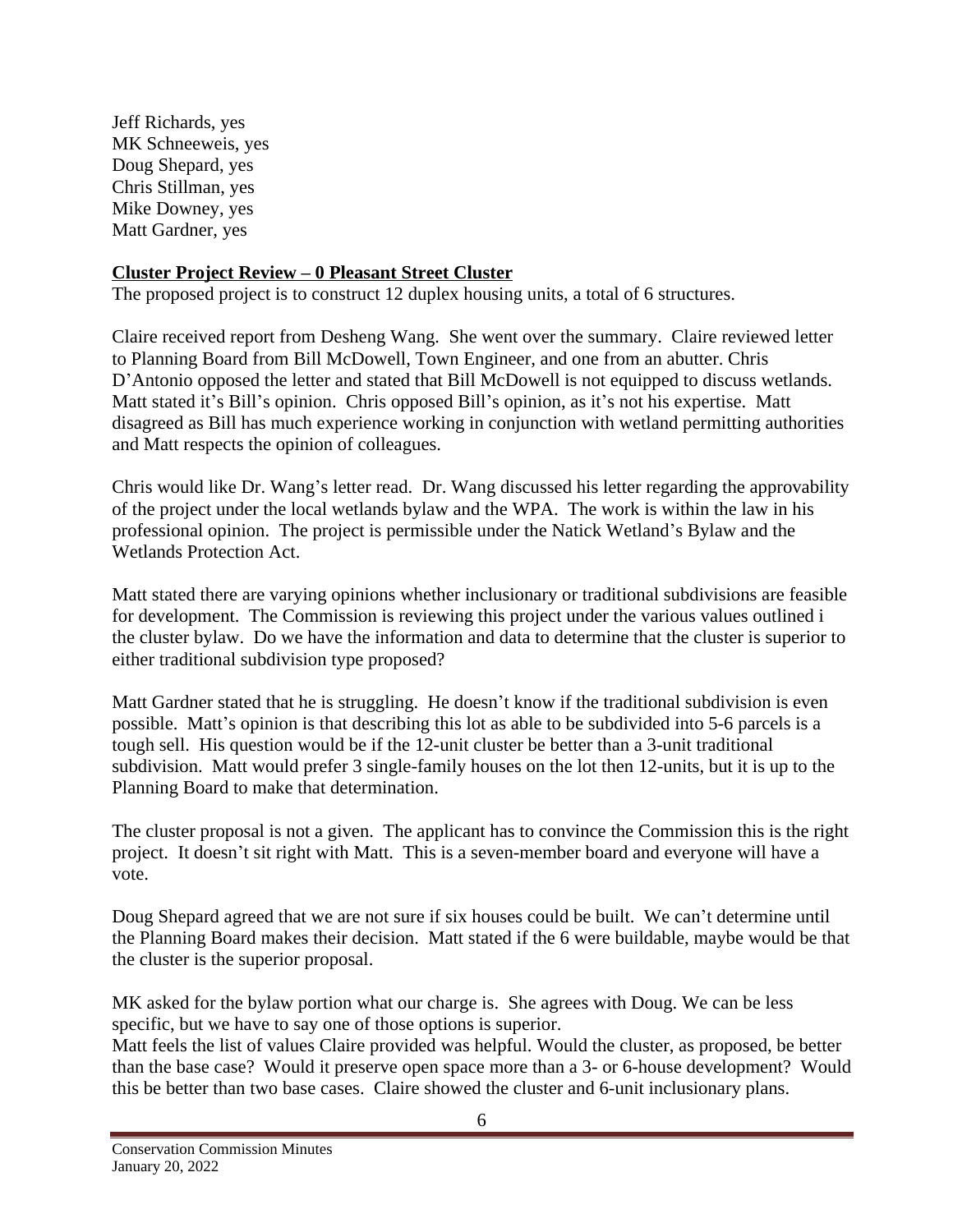Chris Stillman feels the lower the density the better, and that we don't have enough detail to make a truly informed decision. He feels the cluster is the better choice than 6 houses. MK Schneeweis likes having the area protected under the cluster. Matt agrees a cluster would be preferable than a 6-unit site, but he's not convinced if the 6-unit is permissible.

Chris Stillman is skeptical 6-lots can be permitted as well. Chris D'Antino asked what is it on your end that is skeptical. The applicant delineated it and the vernal pool, and feels with the restrictions the project is feasible. A lot of design and fill issues that make Chris question if it can be built. Dr. Wang provided the details by the town and state bylaw. He spelled it out in his letter.

Claire stated the 6-lot plans do not show design plans. Could you build the project? We have no idea. We are being asked to give an opinion, but there are no details if it could be built. Matt is not convinced. So many unknowns. This level of detail does not provide it. The roadway is not questionable. Is the proposed 6-lot demonstrably better? We don't know. Matt stated the intent of the cluster bylaw is to provide open space on lots where it may have otherwise been lost.

Chris D'Antonio feels he goes above and beyond conservation requirements. He showed a chart comparing the cluster and inclusionary subdivision. Claire noted that the chart is slightly misleading, as it shows no open space being preserved under the traditional/inclusionary subdivision; however, the wetland areas will always remain "open" and total almost 3.5 acres.

Matt stated the Commission's charge is to write an opinion letter to the Planning Board. We have to be accurate represent the opinion of the Commission. Chris has every right to dispute the letter. Chris feels the language about a 3-lot in the letter is misleading. He is not here to propose a 3-lot subdivision.

Claire Rundelli reviewed the letter. Matt read sentence by sentence. Commissioners noted that the letter should be focused on the Commission's purview.

Jeff Richards asked if there is a pathway allowing the applicant to get the inclusionary subdivision permitted. That would give him the confidence to write this letter. He would like more clarity from the Planning Board on what they would like from the Commission. He feels the current language is a bit too specific for the lack detail we have at this time. Claire continued to edit as the Commissioners wordsmith the letter.

Mike Downey stated we have been asked to provide thoughts on these types of conceptual designs in the past in the context of "thank you for that information" rather than "yes/no". He feels it is impossible based on what is in the bylaw to provide a strict clarity on one being better than the other. Jeff feels concerned that we are being backed into a corner of "cluster or clear cutting."

Matt would say the Commission cannot state that the proposed cluster is better for the following reasons:

- 1. Wetland bylaw
- 2. Go through cluster values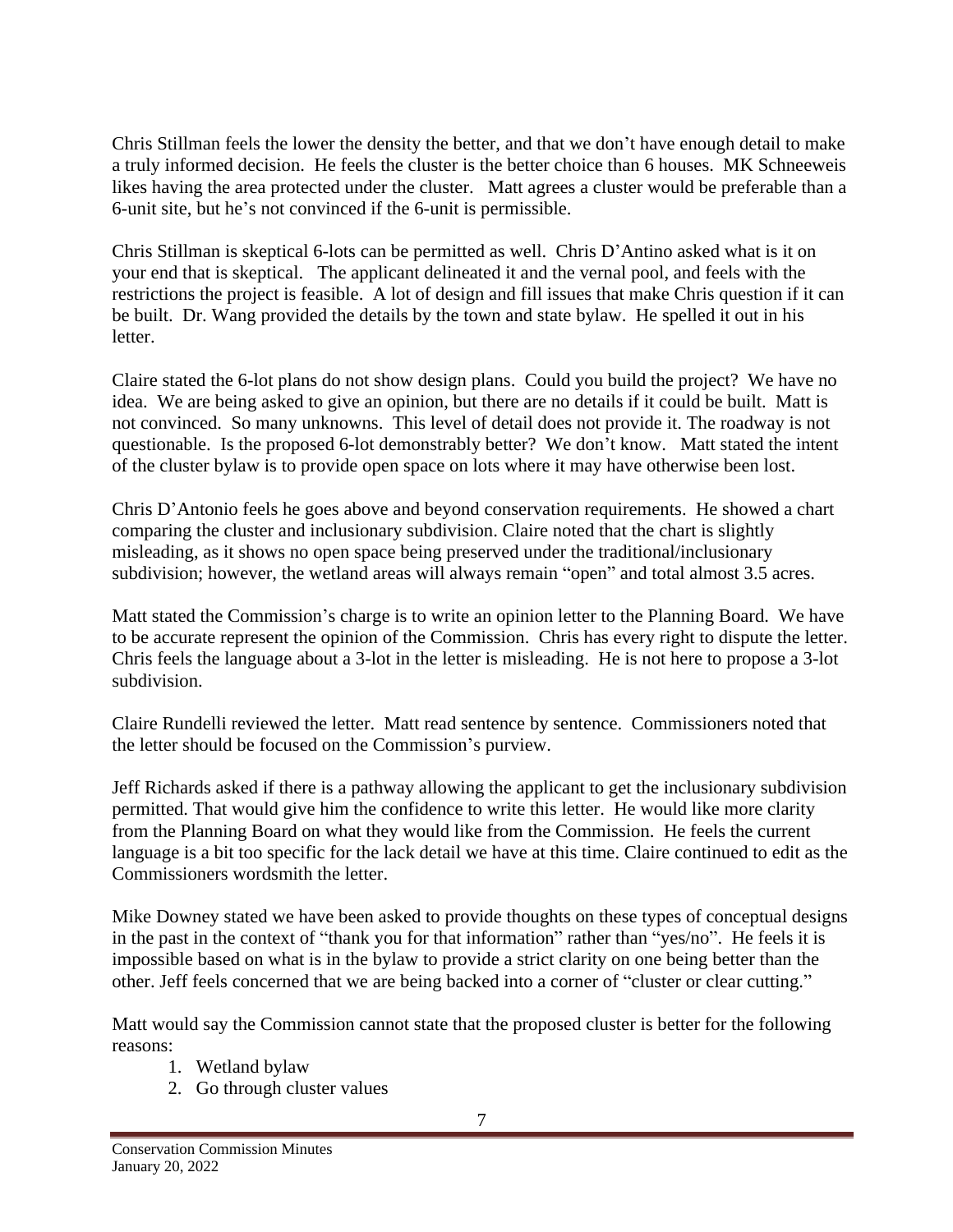3. It is dimensionally better and Matt feels, no. We don't know the answer and We don't have the details.

The Commission ran through the cluster bylaw again. MK requested that the vernal pool protection be noted as part of the open space benefit of the cluster proposal, along with the carbon sequestration point brought up at previous meetings. Jeff stated that the cluster would disturb less area as the inclusionary would have 6 foundations dug out, 6 infiltrations areas dug, large change in topography to support road and driveways, so how do you measure the impact of not doing something? Chris agreed that the impact of the cluster is much more compact than the subdivision.

Matt Gardner asked is a cluster appropriate on this lot? It is a tool, not an entitlement. It's shoehorned into an area that is mostly wetland. Jeff said the town seems to give more preferred treatment to clusters, but it does not mean every lot is right for it.

Matt read the revised comments. At the end, Matt would say the opinion is rather than see 3 single family houses on that site. Doug Shepard stated it is not our jurisdiction. Are we going to add a conclusion or let the Planning Board make their own? Commission determined to not put opinion into the letter, and allow the Planning Board to draw their own conclusions based on our review of the facts.

Sona Schuermann, 16 Overbrook Drive, Dover, attended the Open Space Advisory Board. She interpreted what Terri Evans said at that meeting that the Planning Board is expecting the following from the Commission's memo.

- 1. Can the inclusionary subdivision be built without waivers?
- 2. Is cluster plan superior on that basis?

Ms. Schermann feels using this bylaw is a loophole.

Hank Bynan clarified that the proposals have to be viable. H feels that if the opinion of the Commission is that there is not enough information to determine if the inclusionary is viable, it means that the discussion of the benefits of the cluster is irrelevant. He feels that the language appears to endorse the cluster when the Commission is still not sure if inclusionary is viable.

Kim Annesi, Esq. would like a 3 house lot subdivision included in the letter. Would a cluster be better than that? She would like the Commission to review all potential methods of site development.

Matt Gardner stated that the Commission is being asked to give an opinion and so if there is some weight carried by those opinions, which is within our right. Mike Downey, we have not been put in the position to give an opinion, but that the facts presented are being represented in this letter. We do not have enough information. Doug Shepard feels we do not have the power or authority to suggest to the Planning Board how many houses should be on a lot.

Mr. Gardner asked for a motion to issue this letter to the Planning Board, Chris Stillman moved, Jeff Richards seconded, all in favor 6-0.